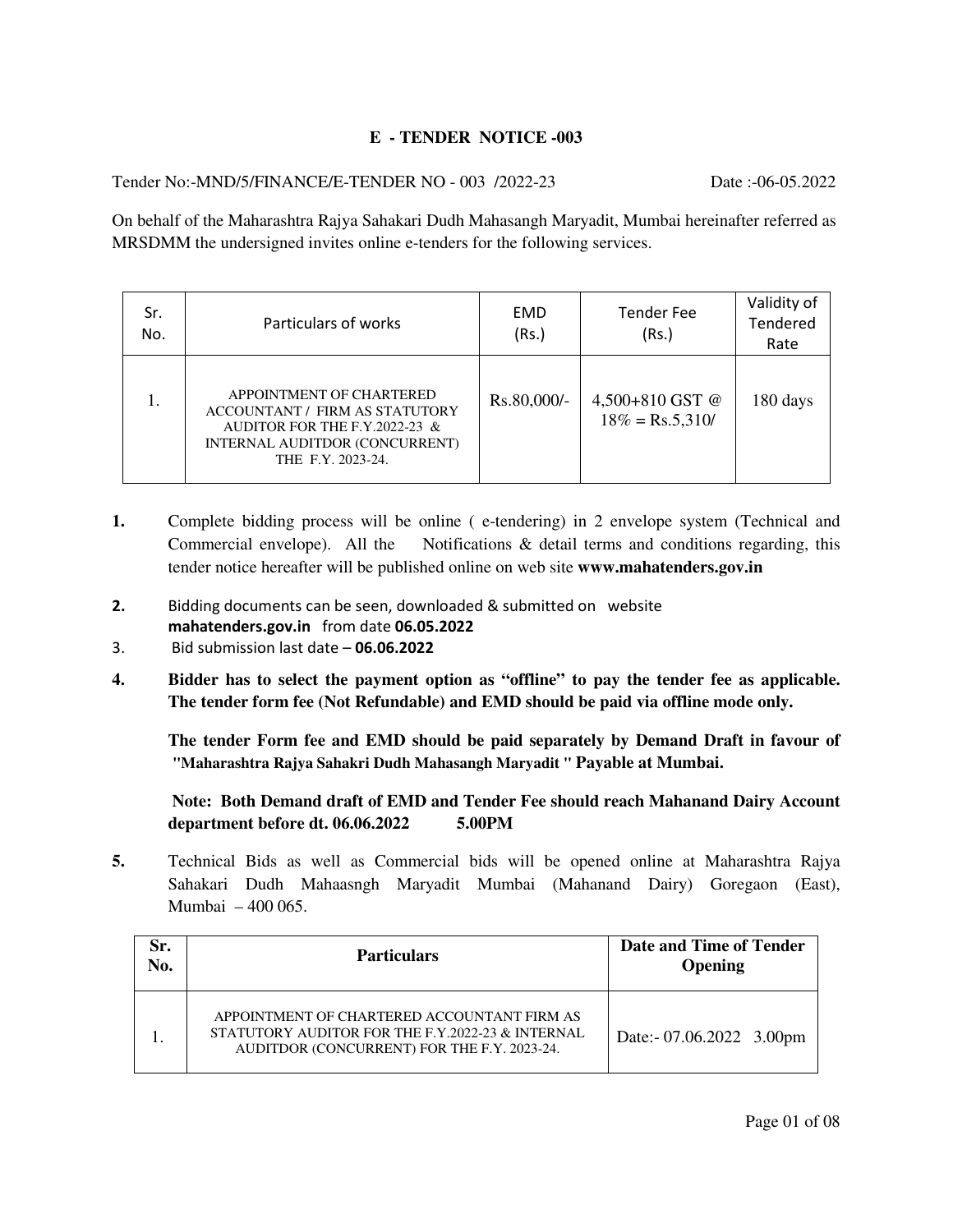- **6.** Tenderer should upload information and scanned copies in **PDF** format in Technical Envelope and clearly mentioned as Technical Offer and same should submit in original for verification at the time of Technical Bid opening.
- **7.** Tenderer should up-load rate in **Commercial Envelope in specified Excel sheet.**
- **8.** The Managing Director, Maharashtra Rajya Sahakari Dudh Mahasangh Maryadit Mumbai (Mahanand Dairy) reserves the right to accept or reject any or all the tenders without assigning any reason.

**(Sd/-)** 

Managing Director,

Maharashtra Rajya Sahakari Dudh Mahasangh Maryadit, Mumbai

Page 02 of 08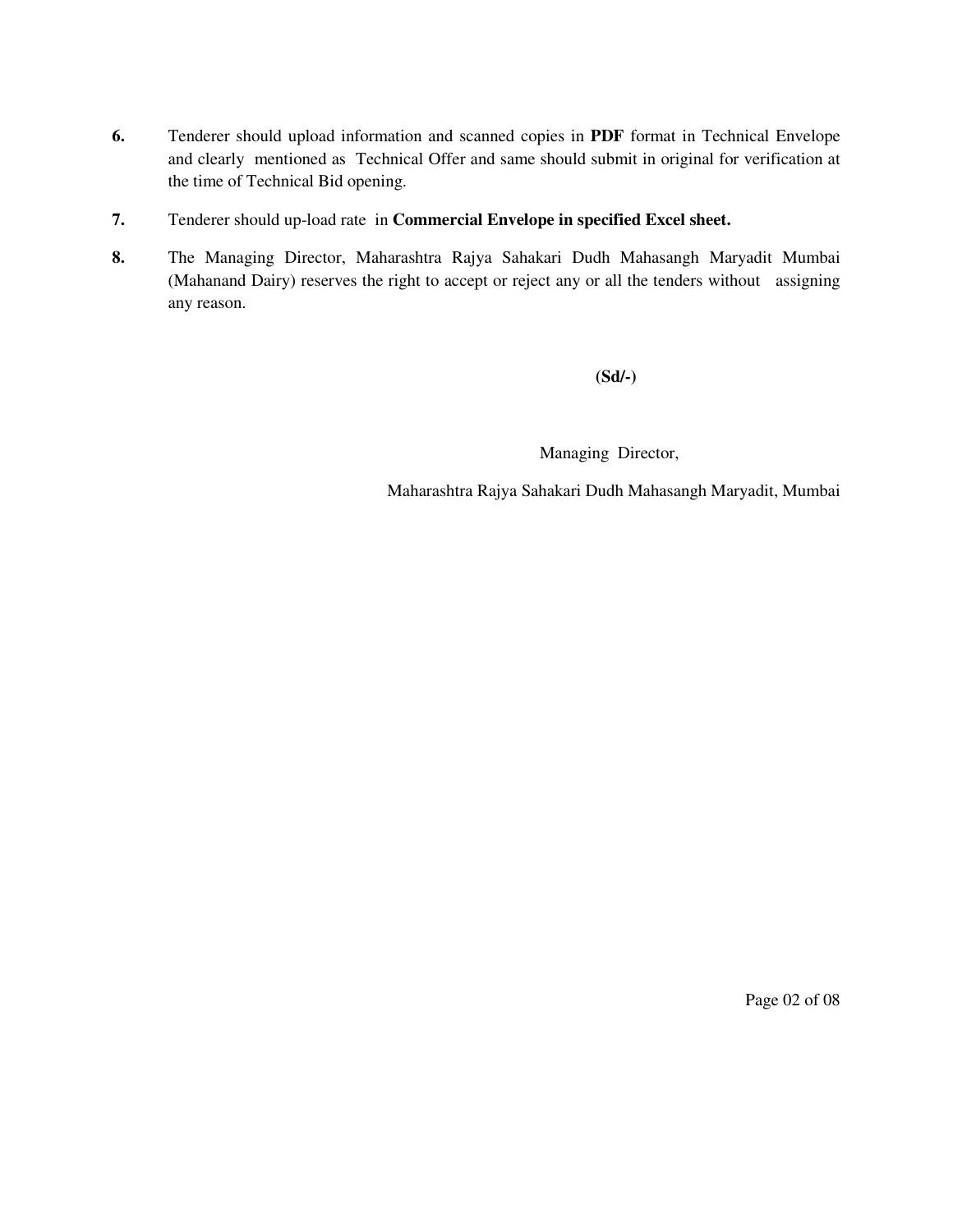# **NO. 1 TECHINICAL ENVELOPE**

| 1. Name of the Tenderer<br>A)                                                                                                                                      | $\mathbf{L}$         |       |
|--------------------------------------------------------------------------------------------------------------------------------------------------------------------|----------------------|-------|
| Registered address of the Tenderer :-<br>(a)                                                                                                                       |                      |       |
| (b) Copy of the memorandum & Articles :-<br>of Association of the Company or<br>copy of the Deed of Partnership<br>(as the case may be)<br>(Enclose attested Copy) |                      |       |
| (c) Company Registration No. & Year                                                                                                                                | $\mathbb{I}$ –       |       |
| (d) License Number (If Any)                                                                                                                                        | ÷                    |       |
| (e) GST No                                                                                                                                                         | $\mathbb{I}^-$       |       |
| (Enclose attested copy of a,b,c, d & e)                                                                                                                            |                      |       |
| 2. Address of the Main office                                                                                                                                      | ÷                    |       |
| Office Telephone Number                                                                                                                                            | ÷                    |       |
| Mobile Number                                                                                                                                                      | $\mathbb{I}$         |       |
| Email ID                                                                                                                                                           | $\ddot{\phantom{1}}$ |       |
| Website                                                                                                                                                            | $\mathbf{L}$         |       |
| Name of the Contact Person                                                                                                                                         | $\cdot$ -            | Mob:- |
| <b>Address of the Mumbai Office</b>                                                                                                                                | $\mathbb{I}^-$       |       |
| Office Telephone No                                                                                                                                                | $\ddot{\phantom{1}}$ |       |
| Mobile No                                                                                                                                                          | $\mathbb{I}^-$       |       |
| Email ID                                                                                                                                                           | $\mathbf{L}$         |       |
|                                                                                                                                                                    |                      |       |
| Website                                                                                                                                                            | $\mathbb{I}^{\perp}$ |       |
| Name of the Contact Person                                                                                                                                         | $\mathbf{L}$         | Mob:- |
| Empanelment No.                                                                                                                                                    | ÷                    |       |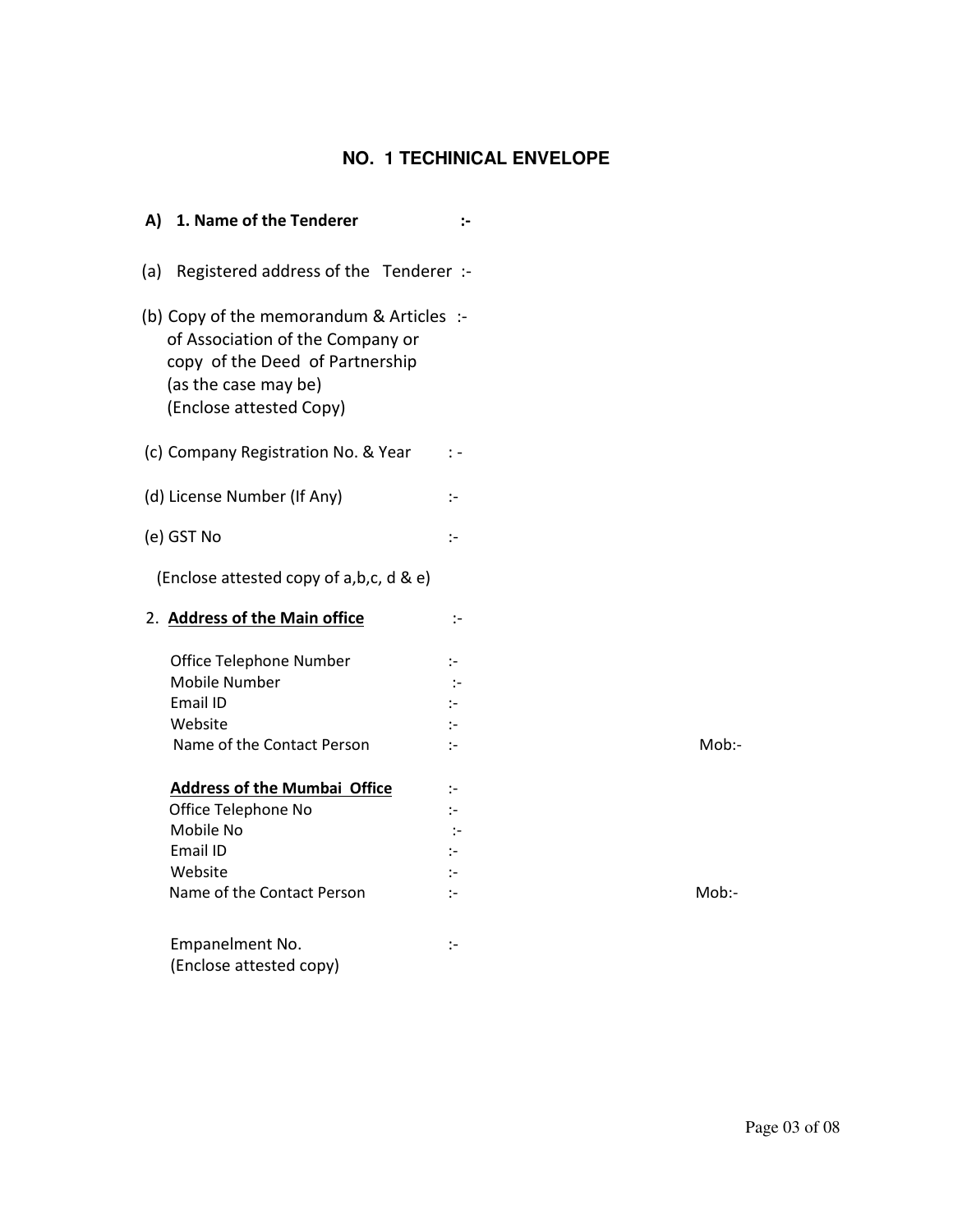### **(B) COMPULSORY DOCUMENTS :-**

- 1. Chartered Accountant/Company/Firm must be on Empanel List **( A class Category Table – A)** valid for the audit period prepared by the Registrar (Co-operative) and approved by the Maharashtra State Government/authorities to conduct Statutory Audit of Co-operative Societies under the provisions of Maharashtra Co-operative Societies Act 1960 Clause 81 and Rule 69 of Maharashtra Co-operative Societies Rules 1961. **(Enclose attested copy of the list)**
- 2. PAN number & Copies of last 3 years Income Tax Returns filed (Enclose attested copies)
- 3. Declaration letter stating that all the terms and conditions Of this tender are acceptable to the Tenderer (Enclosure no. 2)
- 4. Copy of the Tender conditions signed and sealed.
- 5. Copy of the scope of work (**ANNEXURE A enclosed)** duly signed and sealed.
- 6. Details of the experience of 5 (five) years in the audit of Co-operative sector. (audit experience in manufacturing units will be preferable. Please submit valid documentary evidence i.e appointment letters, audit completion certificates of concern organization in the following format ( Enclosure No. 3).

| Sr. No. | Name of the Organization | Period of Service | Rate per Year (Rs.) |
|---------|--------------------------|-------------------|---------------------|
|         |                          |                   |                     |
|         |                          |                   |                     |
|         |                          |                   |                     |
|         |                          |                   |                     |
|         |                          |                   |                     |

- **7. The company of said firm must have at least 15 manpower strength in their organisation (pleast attached lists of manpower).**
- **8. Gst registration Certificate.**
- **Note: If any of the documents from the compulsory documents mentioned above is not furnished in the Technical Envelope, the tender will be treated as invalid.**

#### **C) ADDITIONAL DOCUMENTS:**

1. Annual Turnover of the last three years. (Certified by the Chartered Accountant (Enclosure No.4).

 **NOTE: All the original documents of which copies have been attached to the Technical Bid should be made available for verification at the time of opening of technical tender.** 

SIGNATURE OF THE AUTHORISED SIGNATORY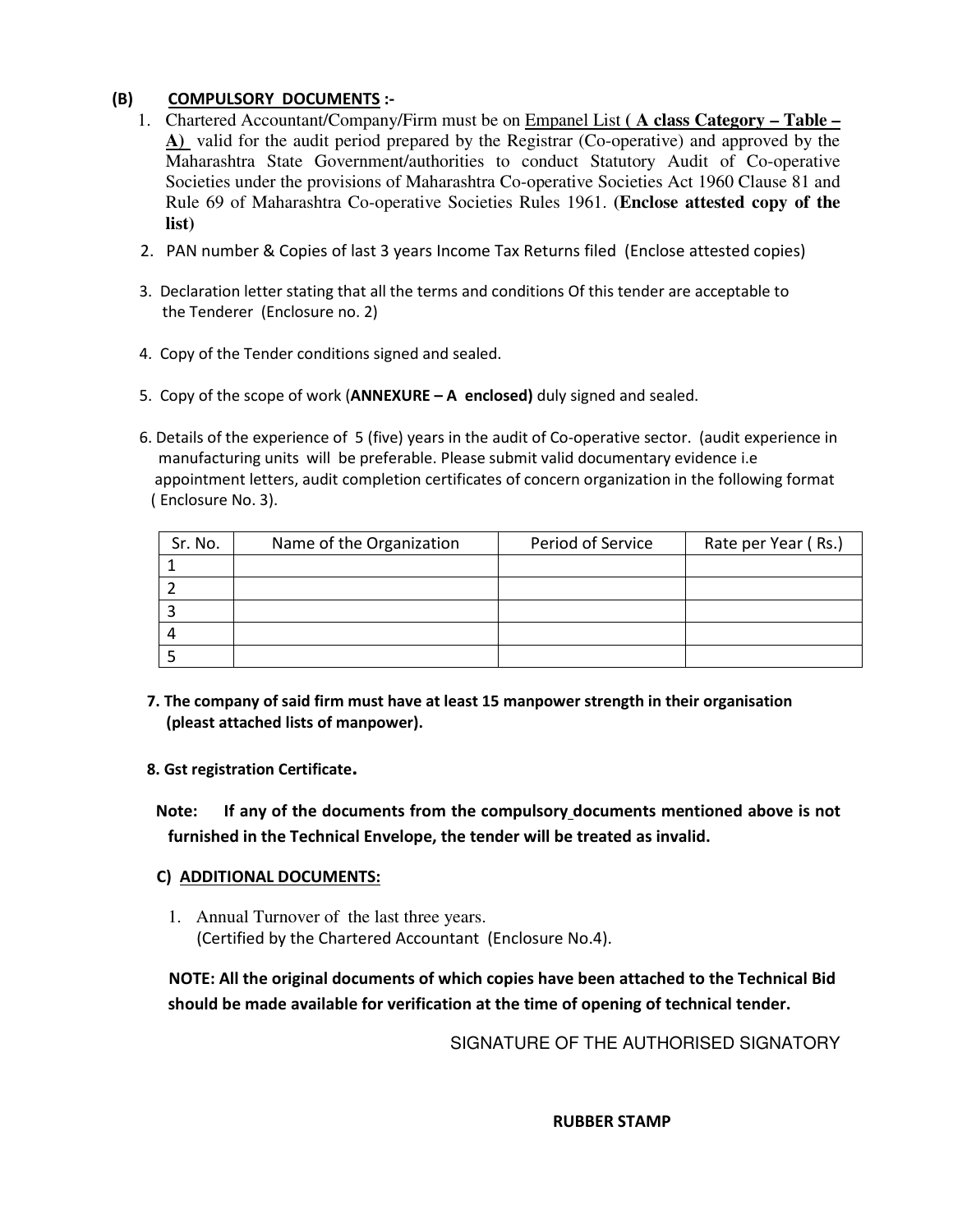**SEAL DATE:** 

Page 04 of 08

# **LIST OF ENCL :-**

- **1.**
- **2.**
- **3.**
- 
- **4.**
- **5.**
- **6.**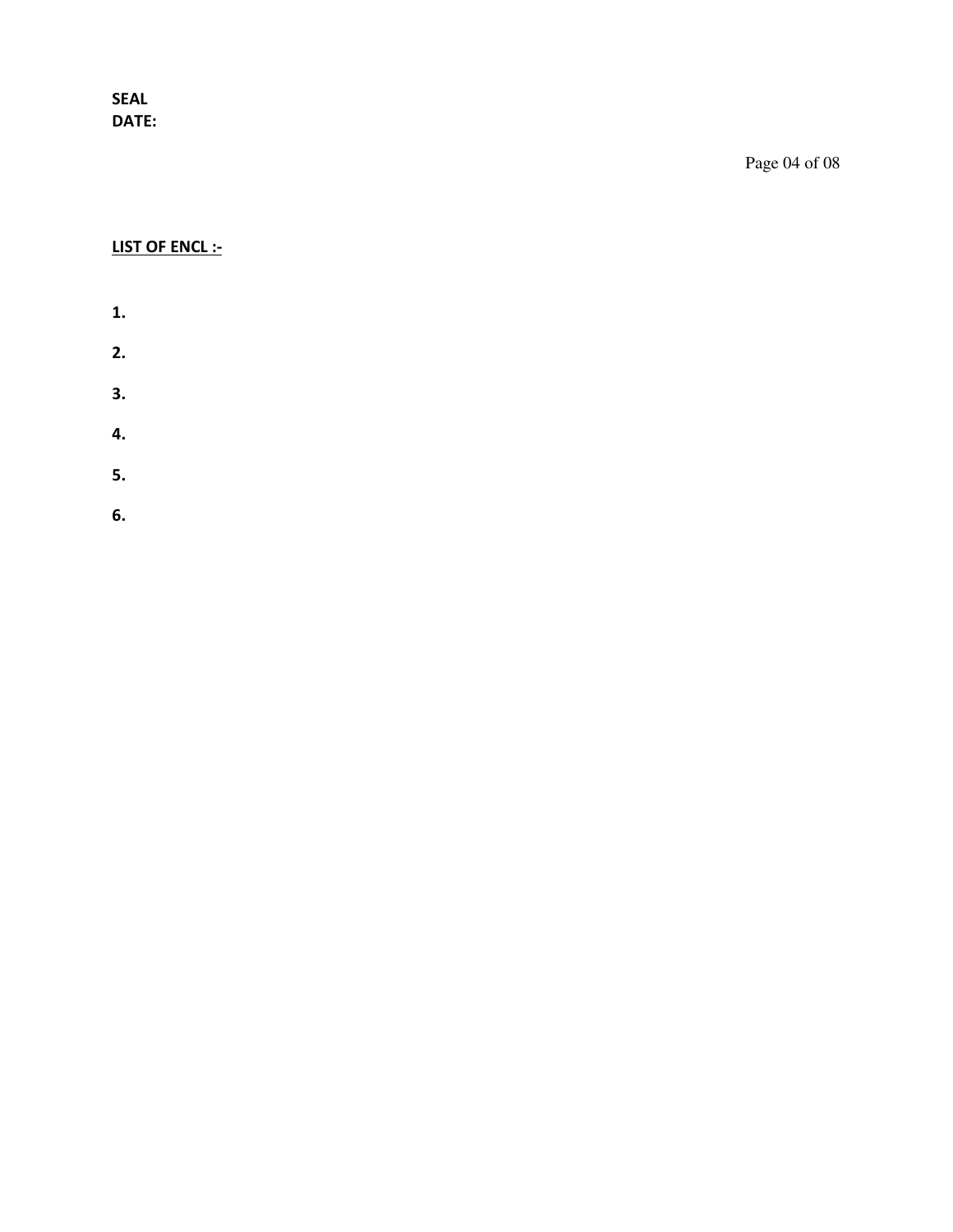#### **Registration for E-Tendering -**

 For participating in the tender, online vendor registration is mandatory. Online vender registration is already open on this site http:// mahatenders.gov.in. The agency has to get registered online by up-loading following documents / information.

- **1.** Blank Tender Documents will neither be issued manually nor be sent by post or courier, Blank tender documents can be view, download by registering online on website http://mahatenders.gov.in from above mentioned dates. Tender fee & EMD amount has to be paid by Demand draft only. (offline only)
- **2.** Tenders (Technical Bid & Commercial Bid) duly filled in as per the procedure stipulated in the tender document and duly signed with digital signature will be received online up to above mentioned date. It is advisable to submit the digitally signed tenders in advance of due date and time so as to avoid last minute trafficking of server. Technical bid will be opened on-line on the date mentioned above. After opening of Technical Bid and its scrutiny, the Commercial Bid submitted by the tenderer that have been qualified in Technical Bid will be opened on the same day if possible or the date of opening of the Commercial Bid will be intimated to the tenderer subsequently. In case, the submission date happens to be as Public Holiday, the immediate next working day will be the date of opening in lieu of the date mentioned. The physically submitted offer will not be considered.
- **3.** In Technical Bid, Tenderer has to submit the copies of the documents proving his qualification as per qualifying criteria of the Tender.
- **4.** The full tender and it's all pages shall be signed and sealed by the tenderer on every page and shall be submitted online.
- **5.** Bid shall be treated as invalid if scanned copies as mentioned above are not submitted on-line along with the Bid.
- **6.** Technical Bids will be opened online on above mentioned date & time on website 'http://mahatenders.gov.in" in the office of **The General Manager (F) & F.A., Maharashtra Rajya Sahakari Dudh Mahasangh Maraydit, Mumbai -400 065.** Agency or his authorized representative may remain present.
- **7.** The guidelines to download the tender documents and on-line submission of bid and procedure of tender opening can be downloaded from website http://mahatenders.gov.in.
- **8.** It is mandatory to submit tender on-line. Only on-line tender will be considered. The tenders will not be accepted after due date and time of submission. Further MRSDMM does not accept any responsibility for inability to use and / or for any delay in service provided by the website.
- **9.** The right to reject any or all tenders without assigning any reasons what so ever is reserved by the Corporation.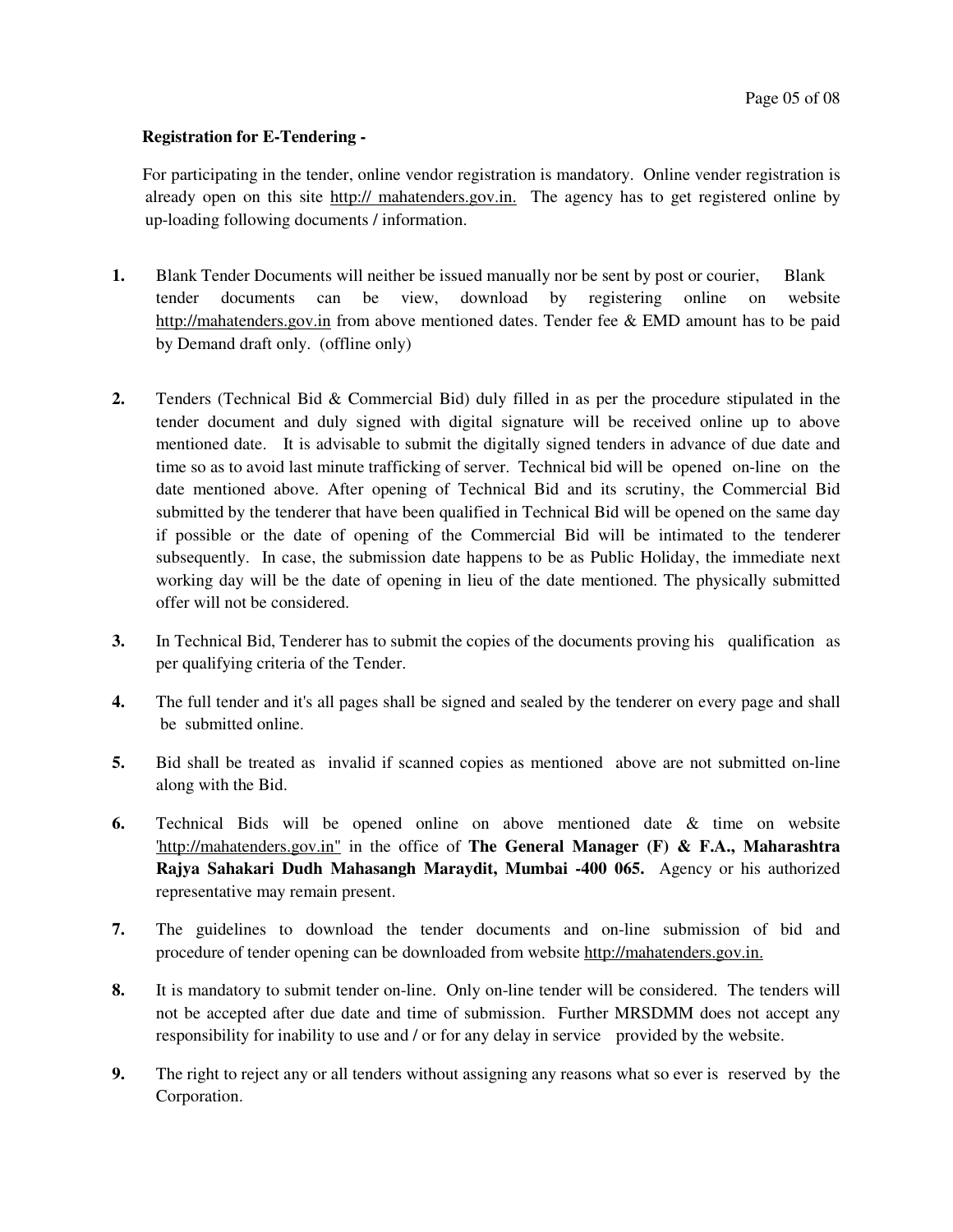#### **ANNEXURE - A**

#### **Scope & Quantum of Statutory Auditor & Internal Auditor**

#### **A) Statutory Audit (Financial Year 2022-23)**

The scope and period for conducting Statutory Audit for the financial year 2022-23 of MRSDMM, ,Mahanand Dairy and its units are as under :-

- **1.** The Scope of the Statutory Audit will be as per Maharashtra State Co-op. Act 1960 Clause 81 & the provisions of Maharashtra Co-op.Socities Rules 1961.
- **2.** The Scope specified separately for the Statutory Audit of Dairy Federations by Joint Register of Co-op Societies (Dairy) will be applicable.
- **3.** The period for Statutory Audit and submitting audited financial statements, audit report will be from May-2023 to  $31<sup>st</sup>$  Aug.2023

Statutory Audit fee plus Gst at prevailing rates will be paid after the receipt of Statutory Audit Report. No other remuneration / fee will be admissible other than statutory audit fee quoted in the tender except outstation traveling & out of packet expenses which will be reimbursed at actual.

#### **B) Concurrent Internal Audit (Financial Year 2023-24)**

The period for conducting Concurrent Internal Audit for the financial year 2023-24 of MRSDMM and Mahanand Dairy and its units commencing from  $1<sup>st</sup>$  April, 2022 and audit fee is govern by as per G.R.dated 03.02.2016 for the Internal Audit of Co-op. societies on the following scope of work.

- **1)** You will have to carry out continuous and concurrent audit work and also carry out audit of Annual accounts and issue necessary audit certificates in time.
- **2**) To check all transactions namely :-
- a) Verification of all payments including vouching and authenticity.
- b) Checking of all purchases and sales with relevant bills and invoices.
- c) Checking of ledgers, Cash Books, Journal Vouchers,, Salary and wages, Pay rolls, Milk Quantity Accounts and other financial records including Bank Reconciliations.
- d) Verification & review of stock and stores periodically and physical verification of stock.
- e) Checking & Verifications of milk & milk Product Accounts & other related records Process section.
- f) Checking & Verifications of all accounting records in respect of MRSDMM and Mahanand Dairy, Goregaon and also Checking & Verification of tender documents of all types of purchases.